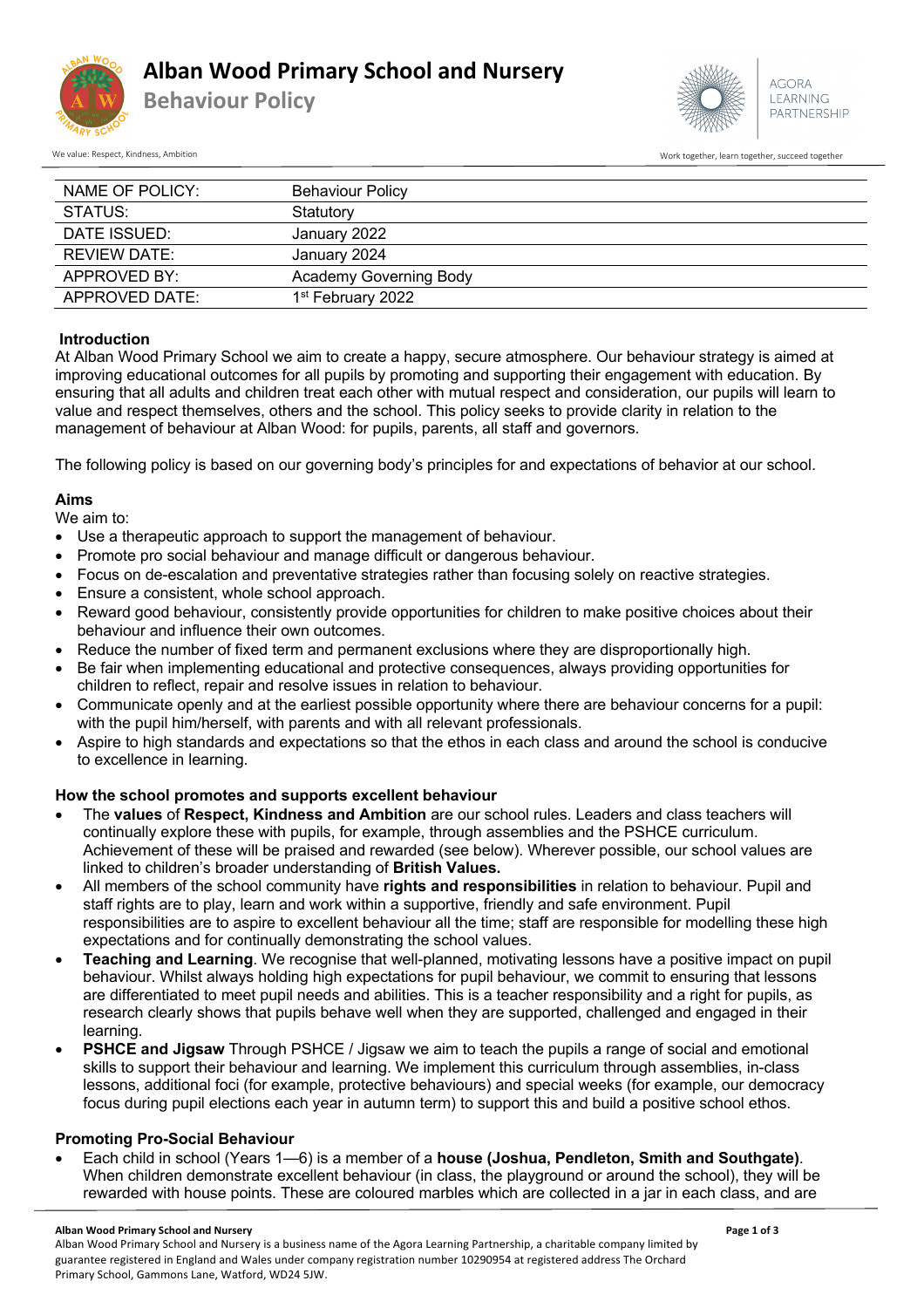

# **Alban Wood Primary School and Nursery**





We value: Respect, Kindness, Ambition Work together, succeed together with the succeed together, succeed together, succeed together, succeed together, succeed together, succeed together, succeed together, succeed together,

added together weekly, where the winning house is celebrated in assembly. These incentives support children with developing a collective responsibility and sense of belonging—high pupil motivation is seen in achieving these. A running total for each house is kept over time to provide additional termly and annual rewards.

- Individual rewards will also be given in each class (for example, stickers/certificates may be awarded for excellent learning, behaviour or demonstration of the school values). Achievement certificates are awarded to individuals during Friday assemblies. The focus for these includes citizenship, learning, handwriting/presentation and especially celebrating children's best efforts.
- Good news in particular areas of school life is always celebrated. For example, winning sports teams will be congratulated in assemblies. In particular, attendance is tracked and awards given: for classes each week, and for individual children over time (excellence, and significant improvements).
- Lunchtime awards include MSA's Dining Room Board of Fame for showing our school values, good manners and positive behaviour!
- Wherever possible, the school will contact parents in relation to success: for example, certificates to go home or 'good news' phone calls. Individual classes and individual pupils may have their own additional positive incentives.

# **How the school manages and supports behaviour that is difficult**

- As previously stated, the school values underpin expectations for behaviour at Alban Wood. Children will be supported in the following ways to meet these expectations.
- **Repair, reflect and restore.** The principles of repair, reflect and restore underpin our support for all pupils. In summary, if wrong-doing has taken place, all parties will be given the opportunity to discuss what has happened. An adult will facilitate the pupils when deciding together what is needed, including consequences as appropriate so that everyone can move forward from the incident. Any incident involving some difficult behaviours will need an educational consequence whereas some will also require a protective consequence. When deciding upon appropriate consequences, an adult will consider the following:
- **Educational consequence.** What does the pupil need to learn? What will we teach? What learning will we offer to support the pupil making a different choice next time? How will we monitor this? What structure or information will we need for de-briefing the pupil?
- **Protective consequence.** This is only used if a freedom needs to be removed to reduce the risk of harm. It should be based on evidence or perceived danger. The adult will need to consider what will the pupil need to demonstrate before the freedom is returned? Any removal of freedom should include a thorough de-brief as part of the educational consequence.
- In the playground, **wellbeing ambassadors and play leaders** are available to support with children's wellbeing, as well as our MSA team. We aim to anticipate difficulties wherever possible and target children to have a positive lunchtime—for example, inviting children to farm club, homework club, to spend time in the library or engage in a pupil-led project or responsibility.
- During their time at school some pupils will require extra support in managing their behaviour. At these times, the SEN policy will be referred to in relation to supporting children's emotional and mental health needs. Risk management plans may be implemented, including a wide range of positive support, in-school and from external professionals where needed.
- In addition, our **Learning Mentor** and / or a member of the **Senior Leadership team** are always available if and when a pupil needs support.

# **Behaviour systems within class**

- When a child demonstrates difficult behaviour, the first step will always be to remind them of the expected behaviour. Where possible, this will be done privately rather than publicly. The aim is to then 'catch' the pupil making a positive choice, and to recognise this.
- If a child continues to demonstrate difficult behaviour, then it may be necessary to give them some time out to reflect. This will initially be at the independent learning table in the classroom. Again, the aim is to then 'catch' the pupil
- If a child continues to demonstrate difficult behaviour, and a conversation with the class teacher or TA is not having a positive impact, then it may be necessary for the child to have a change of learning environment. This may be to reflect or to work out of class for a short period of time which will be supported with a timer. Children who are often needing periods of time out will be monitored, and further support will be provided where necessary.

#### **Alban Wood Primary School and Nursery Page 2 of 3**

Alban Wood Primary School and Nursery is a business name of the Agora Learning Partnership, a charitable company limited by guarantee registered in England and Wales under company registration number 10290954 at registered address The Orchard Primary School, Gammons Lane, Watford, WD24 5JW.